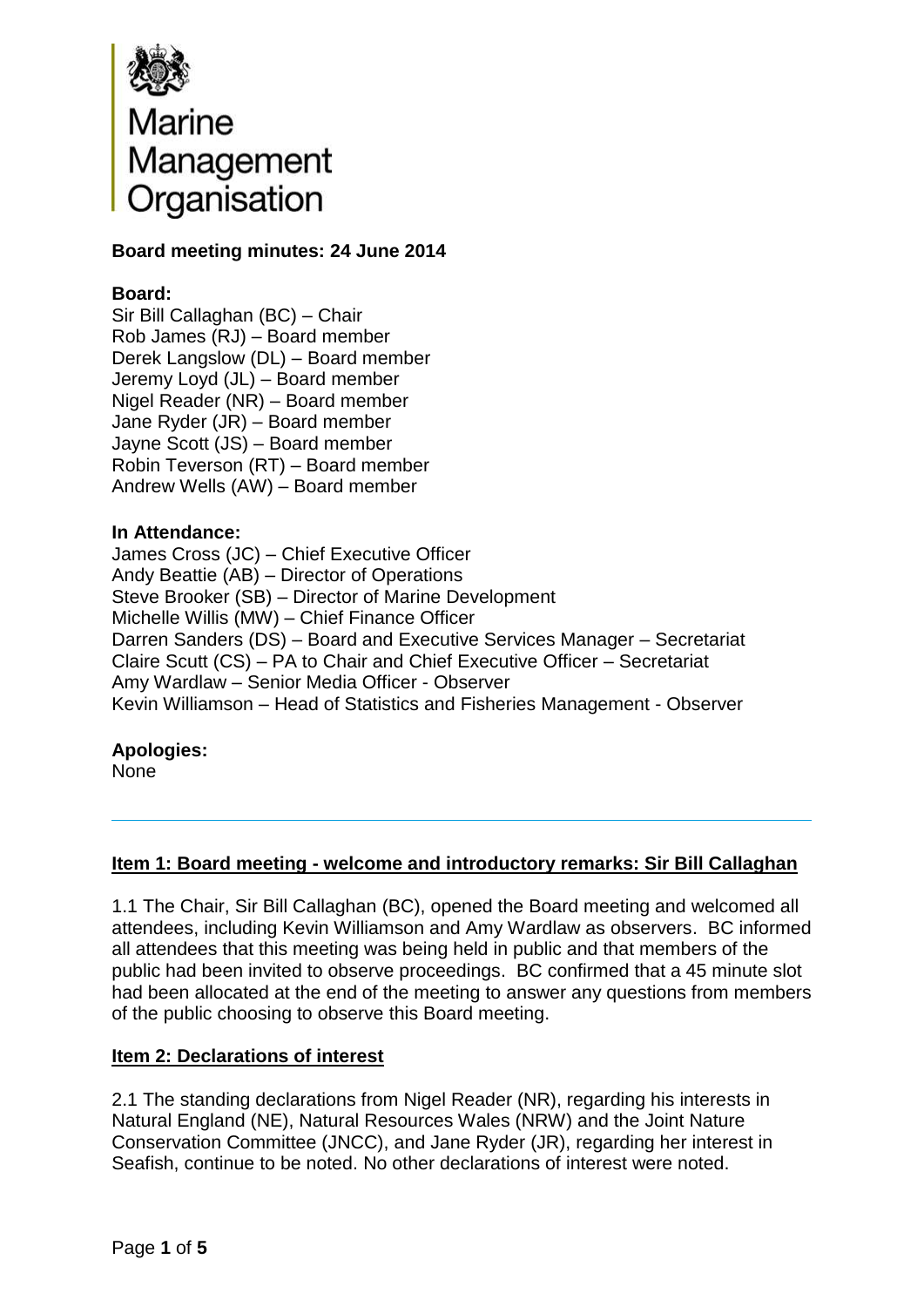## **Item 3: Minutes of 10 June Board meeting and actions update**

3.1 BC invited attendees to raise any points of accuracy in respect of the 10 June 2014 meeting minutes. The minutes were confirmed as an accurate record of discussions subject to a change at 4.3 to correct "the Head of Shared Services" to "audit committee chairs". The actions update paper was noted by the Board.

#### **Item 4: Health Safety and Wellbeing Report**

4.1 JC introduced the Health, Safety and Wellbeing Report to the Board. JC advised that he considered the paper to be read and that he welcomes any comment or discussion. JC highlighted to the Board that the MMO's Health and Safety Working Group, together with the Director of Operations, have oversight of the Health and Safety Action Plan which sets out an on-going plan of activities categorised as (1) governance and ownership (2) training and skills (3) policies and processes (4) audits of our practice. JC advised that a copy of the action plan is provided at Annex 1 which also provides progress summaries.

4.2 JC advised that the second of two audits into Health and Safety within the MMO had concluded. JC advised that there were concerns as to the recommendations and advised that the Audit and Risk Assurance Committee (ARAC) would drilldown into the audit report at its meeting on the 4 July 2014. JC also advised that high-risk areas would be addressed during the course of a range of workshops in the summer. Andy Beattie (AB) reflected that enhanced line-management would be key to ensure an appropriate health and safety culture, particularly in the high-risk areas.

4.3 JC confirmed that the current part-time secondment of a Health and Safety Officer came to an end in May and that a further six month secondment had been agreed with Natural England. The Board were informed that during this period, a review of the MMO's requirements will take place and findings reported back to the Board once complete. The Board agreed that they have a role in promoting health and safety awareness when out and about at MMO offices, including highlighting the high-risk areas.

4.4 JC reported to the Board the outcomes of his visit to Anglian Water in January 2014, touching upon the lessons learned, advising the Board that they have considerable experience of operating dispersed teams in remote locations whilst carrying out high-risk activities. JC advised that the MMO's system of reporting would be revised to include a bespoke MMO version of the Business Health Assessment, with monthly monitoring provided by the MMO's Performance and Risk Management Board.

## **Item 5: Annual Report for 2013/14 (including Governance Statement and Sustainability Report)**

5.1 Michelle Willis (MW) presented to the Board the Annual Report for 2013/14, including the Governance Statement, Remuneration Report and Sustainability Report. MW thanked the Board for their comments on previous iterations of the Annual Report and advised that the draft presented at this meeting has been revised to impact their comments together with those emerging from the audit currently underway by the National Audit Office (NAO).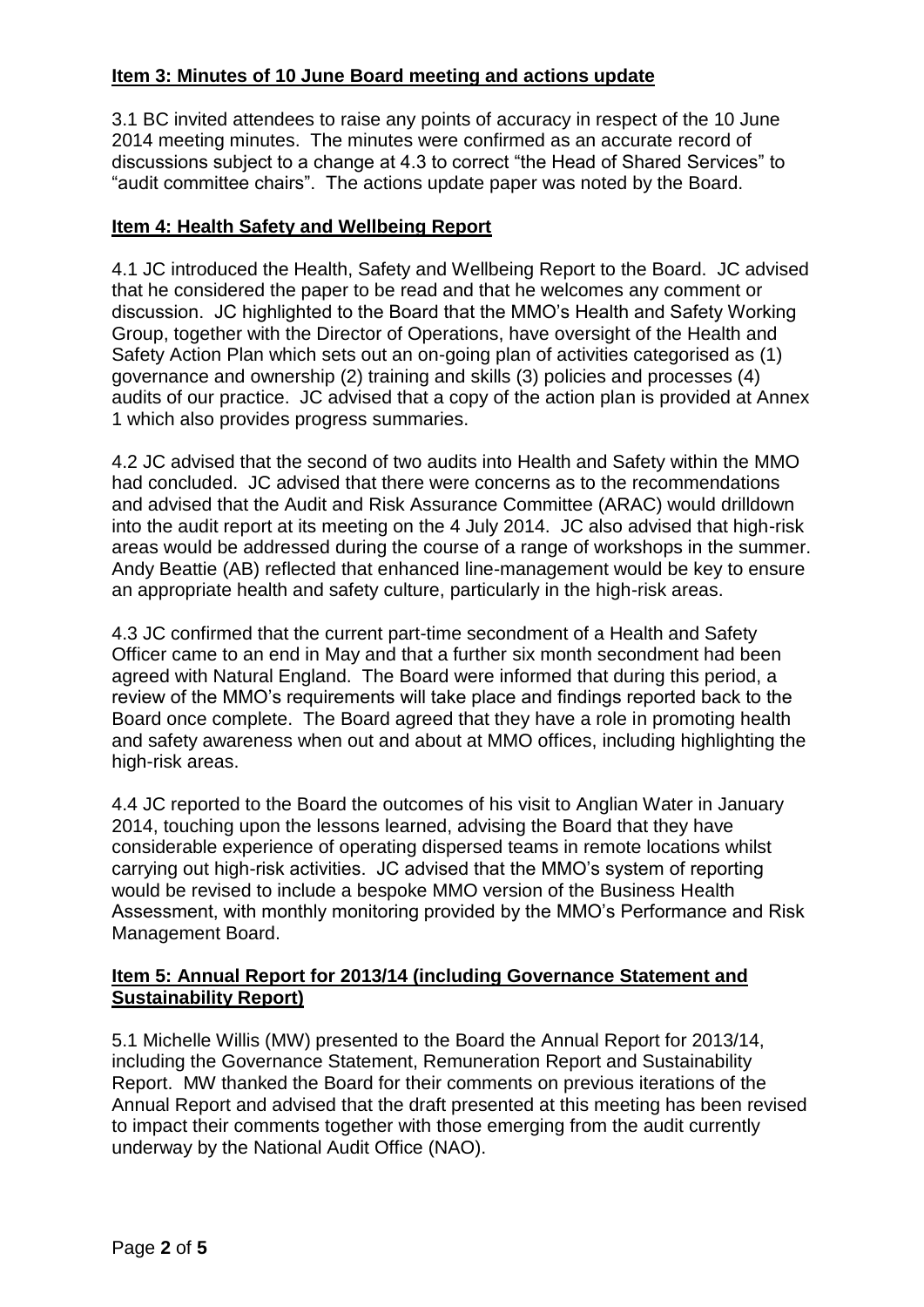5.2 MW described the Report to the Board, touching upon delivery highlights in 13/14, and confirmed that the Remuneration Committee had agreed the Remuneration Report element of the document at their meeting yesterday. MW also advised that the audit by the NAO would complete later this week and that the ARAC would give final consideration of the Report at their meeting on the 4 July 2014, together with receiving feedback from the auditors. Following further discussion as to detail within the Report, the Board were asked to confirm that they are content to approve the final 2013/14 Annual Report in advance of the ARAC's recommendation for signing on the 4 July 2014. The Board confirmed that they were content to approve the 13/14 Annual Report in readiness for final scrutiny by the ARAC so that it may be laid in Parliament in accordance with requisite timescales. The Board thanked the Executive Team for their efforts in producing the Annual Report.

# **Item 6: Annual Accounts for 2013/14 (including Analytical Review)**

6.1 MW presented to the Board the Annual Accounts for 2013/14 together with a high-level analytical review, which highlights any significant variances in the reporting period, providing explanations for these movements. MW confirmed that the final audit by NAO is underway, having commenced on the 9 June 2014.

6.2 The Board discussed the detail of the Annual Accounts. MW advised that NR, as Chair of the ARAC, had been engaged during the process and was thanked for providing comment and steer throughout. MW confirmed that the final scrutiny would be provided by the ARAC at their meeting on the 4 July 2014, in advance of the Comptroller and Auditor General signing the Audit Certificate. MW advised that a provisional date of 16 July had been agreed for laying the MMO's Annual Report and Accounts in Parliament.

6.3 BC asked the Board to confirm that they are content to approve the final 2013/14 Annual Accounts. The Board agreed to approve the final 2013/14 Annual Accounts subject to a small number of tweaks that had been provided to MW.

# **Item 7: MMO Management Report**

7.1 JC introduced the Management Report for Board members to note and discuss.

7.2 JC advised the Board that the MMO Corporate Plan for 2014-17 had been adopted and published. JC pointed out that this Corporate Plan version had followed the same methodology as had been used from the MMO's inception in 2010 and it was accepted that this was no longer relevant for the future. JC stated that with this in mind the Executive had started thinking about the methodology for the next Corporate Plan which would be designed to be user-friendly, signal the MMO's purpose and measure our output. JC said the September Board meeting would allow members to work through MMO's mission, vision and objectives and these outputs would inform the shaping of the next Corporate Plan.

# 7.3 *Item withheld*

7.4 JC raised the final performance statistics on Marine Licensing for 2013/14 which reflected a step change in performance improvement. JC drew the Board's attention to the statistics relating to renewable energy applications which had increased dramatically.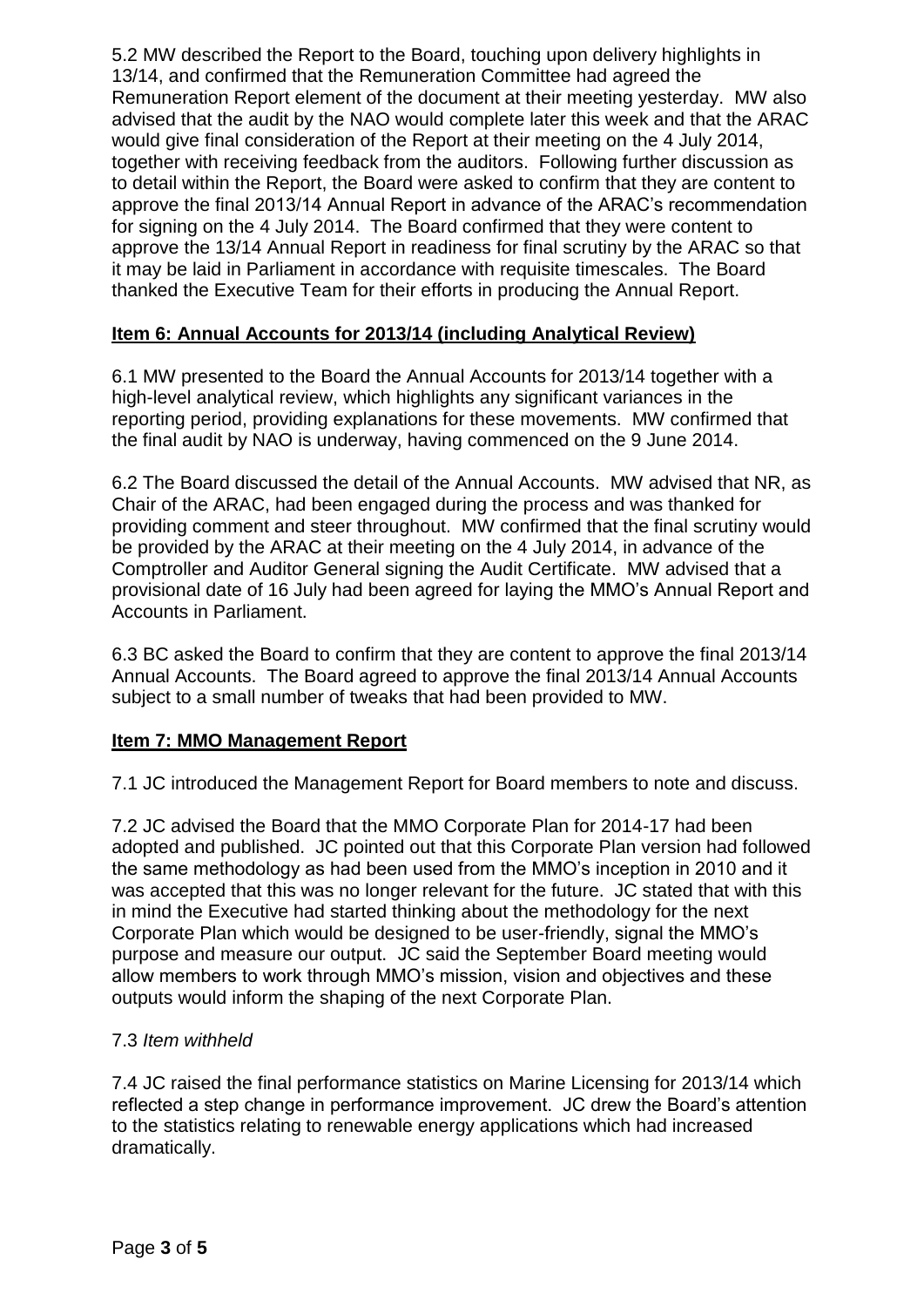7.5 JC updated Board members on the current position with Falmouth Harbour Commissioners (FHC) commercial dredging project. JC advised that FHC are expected to make an application in the near future and that this was a 'milestone' case for MMO with awareness at a high level of Government. JC advised that Board members would be kept sighted on progress as they may be asked about it over the coming months.

# 7.6 *Item withheld*

# 7.7 *Item withheld*

7.8 JC advised that the Welsh Government were seeking an extension to the section 83 agreement signed in 2013. JC reminded members that the agreement delegated the power to licence Welsh fishing boats to the Welsh Administration. JC pointed out that the terms of the agreement were the same with some inconsequential amendments to the wording and that the Welsh Government are making good progress on an administrative solution to clarify that they have the powers to licence Welsh fishing board. The Board agreed that JC could authorise a 12 month extension on their behalf.

**Action 31/01:** JC to authorise a 12 month extension to the Sec 83 agreement with Welsh Government

7.9 JC gave an update on progress on delivery of the 2014/17 Corporate Plan advising that two measures had been completed, two had significant risk and three were causing concern; namely ICT, CFP and Scoping Decisions on Licensing.

7.10 AB gave further details on the risk surrounding E-logs and VMS where compliance dates had been set however technical problems meant that these dates may be missed. AB stated that his staff were assisting with testing to help resolve these issues. It was agreed that the RAG status for this measure should be altered to Amber.

**Action 31/02:** The RAG status of 3G1 to be altered to Amber

# **Item 8: Pathway to 2021**

8.1 SB presented a paper to provide the Board with the latest thinking around the delivery of England's Marine Plans by 2021.

8.2 SB presented three options which he considered as the best way of delivering the programme of work.

Option 1 - proceed with three plans at a time Option 2 - proceed with all six plans after the South in one go Option 3 - pause the South and take it forward with three other plans

8.3 The Board held a detailed discussion to work through any advantages and disadvantages of these options, taking into account staffing levels, how other devolved administrations were considering delivering marine plans and EU drivers.

8.4 Following this discussion it was agreed that SB would take option 1, as well as a proposed programme, to the Marine Programme Board.